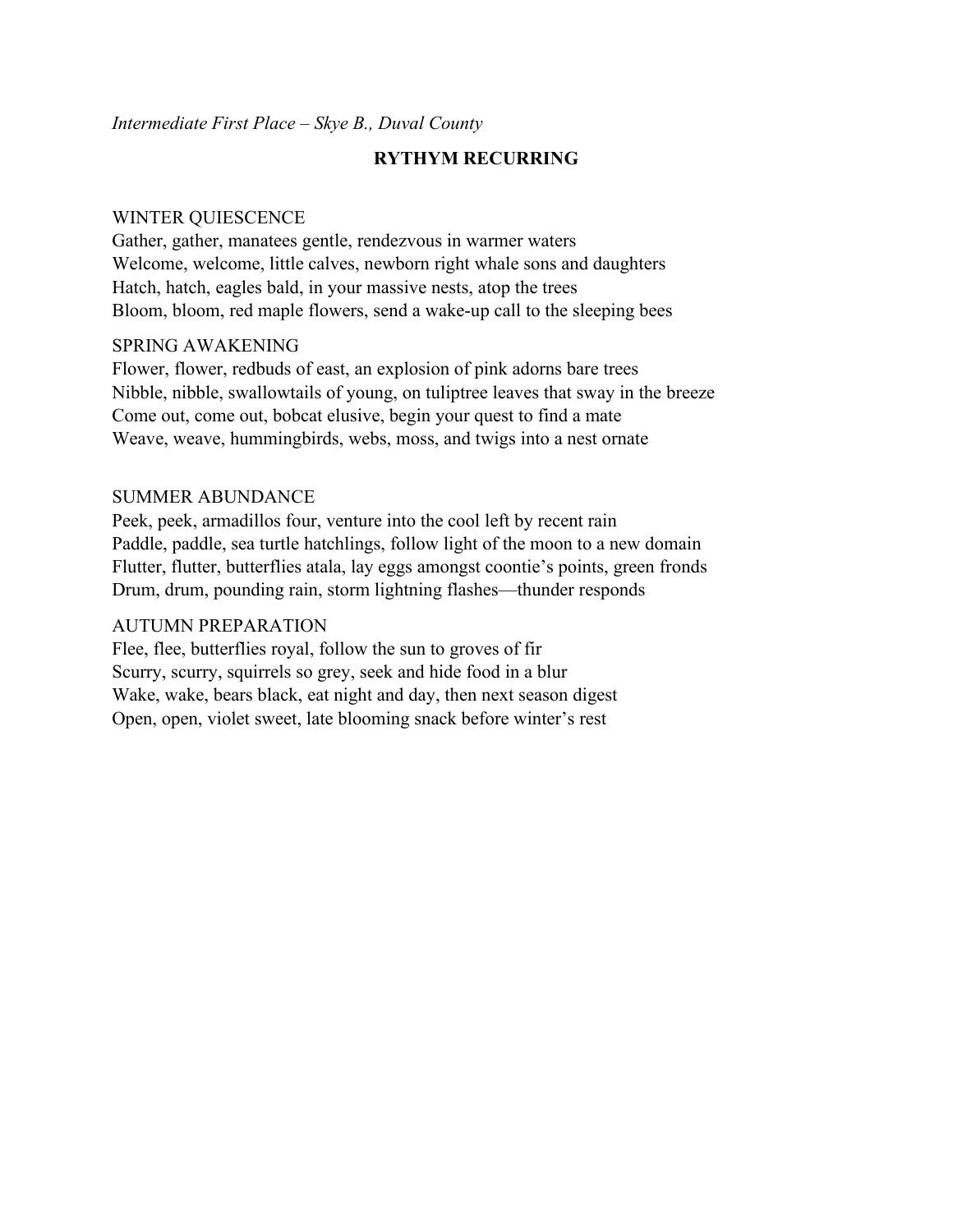*\*Intermediate Second Place – Sienna B., Duval County*

# **A plastic world**

Hills of plastic bags, Beaches of straws, An ocean of sea turtles' gags, All things plastic cause. Mangroves of bottles, Forests of plastic scrap, Rivers of manatee it throttles, A huge plastic trap. A hurricane of styrofoam clouds, Birds caught in fisherman nets, The sky covered in a plastic shroud, Fix this before we have more regrets.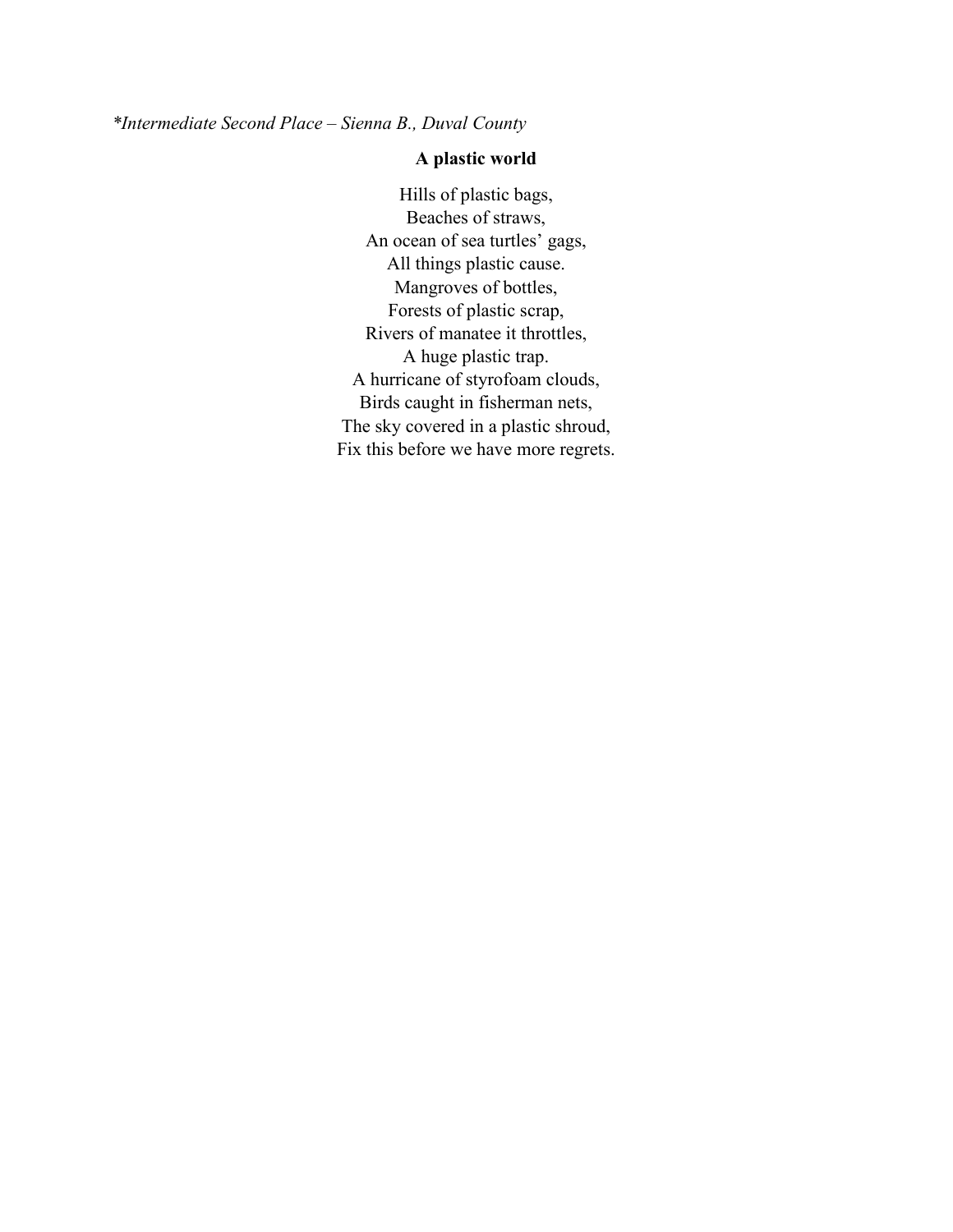*\*Intermediate Third Place – Anabelle Scarlett B., Okaloosa County*

### **Crickets at night**

I walk outside Early in the night I'm all alone Not a creature in sight I ran into some trouble But I'm here because I know It will soon all go away I cross my fingers And shut my eyes tight I begin to hear the heavenly sound Of crickets at night Sweet chirps remind me of better days A beautiful noise like pattering rain A sound like a spell That makes life stop hurting I hope you find peace When you hear the crickets chirping